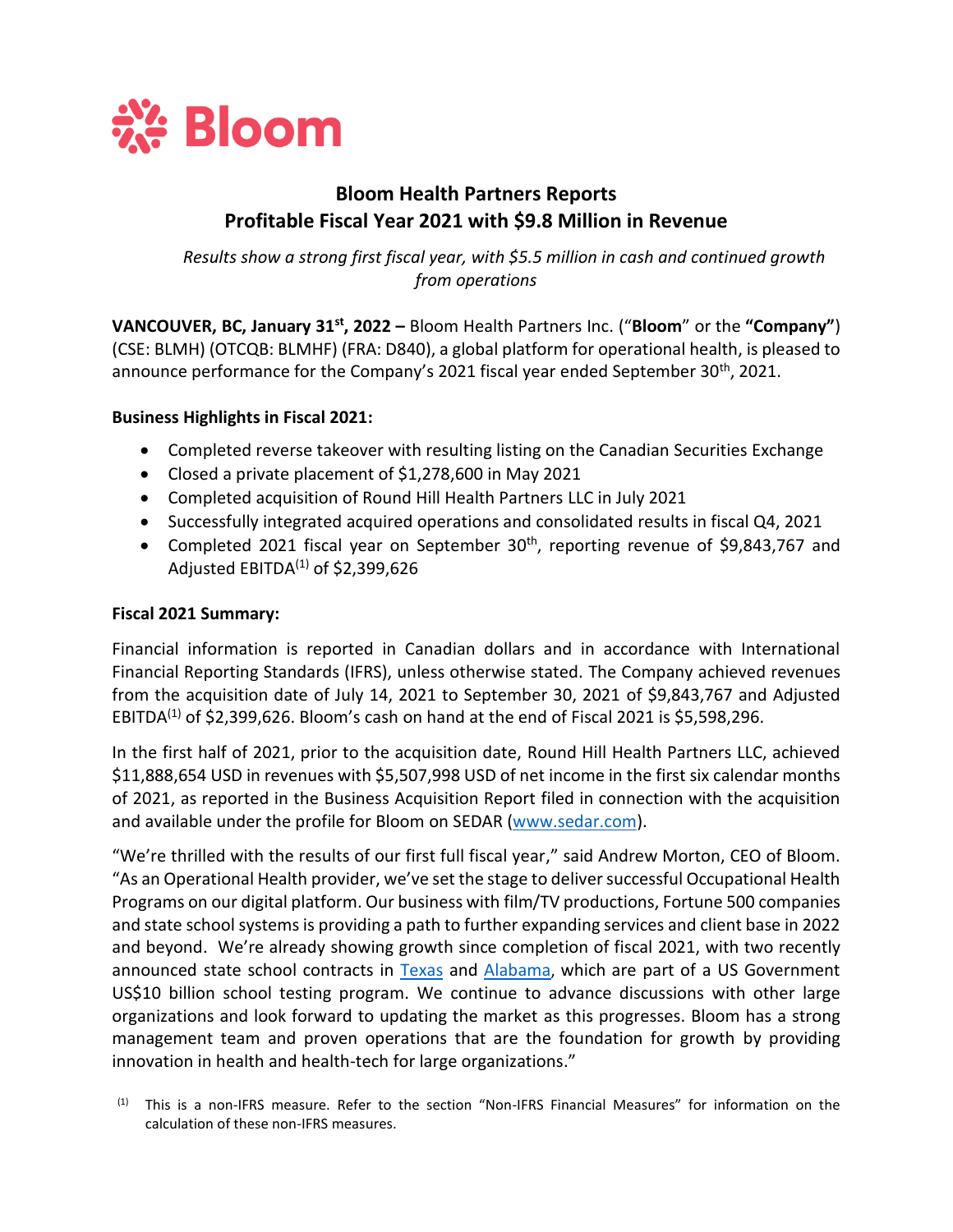# **Financial Statements and Management's Discussion and Analysis**

For further details and analysis of our results, please refer to our annual audited financial statements and management's discussion and analysis for the year ended September 30, 2021, available on SEDAR at www.sedar.com.

## **Non-IFRS Financial Measures**

We believe that providing certain non-IFRS financial measures provide users with important information regarding the operational performance of our business. The non-IFRS financial measures used by management do not have any standardized meaning prescribed by IFRS and therefore may not be comparable to similar measures presented by other issuers. Accordingly, these measures should not be considered as a substitute or alternative for IFRS measures as determined in accordance with IFRS. By considering these measures in combination with the comparable IFRS financial measures, we believe that users are provided a better overall understanding of our business and financial performance during the relevant period than if they considered the IFRS financial measures alone.

## *EBITDA and Adjusted EBITDA*

EBITDA is defined as earnings before interest, income taxes, depreciation, and amortization and is utilized by management to assess and evaluate the financial performance of its operations. Management believes that EBITDA improves comparability between periods by eliminating the impact of interest, income taxes, depreciation, and amortization.

Adjusted EBITDA excludes items that are not considered to be indicative of operational and financial trends either by nature or amount to provide a better overall understanding of the Company's underlying business performance. The most directly comparable GAAP measure to EBITDA and Adjusted EBITDA is net income before tax, calculated as follows:

|                             | For the year ended September 30 |           |   |            |
|-----------------------------|---------------------------------|-----------|---|------------|
|                             |                                 | 2021      |   | 2020       |
| Net income before tax       |                                 | 149,452   | Ś | (416, 109) |
| Amortization of intangibles |                                 | 679,493   |   |            |
| Depreciation                |                                 | 32,397    |   |            |
| Interest expense            |                                 | 249,181   |   | 2,159      |
| EBITDA                      |                                 | 1,110,523 |   | (413,950)  |
| Listing expense             |                                 | 1,328,871 |   |            |
| Gain on debt settlement     |                                 | (39,768)  |   |            |
| <b>Adjusted EBITDA</b>      |                                 | 2,399,626 |   | (413,950)  |